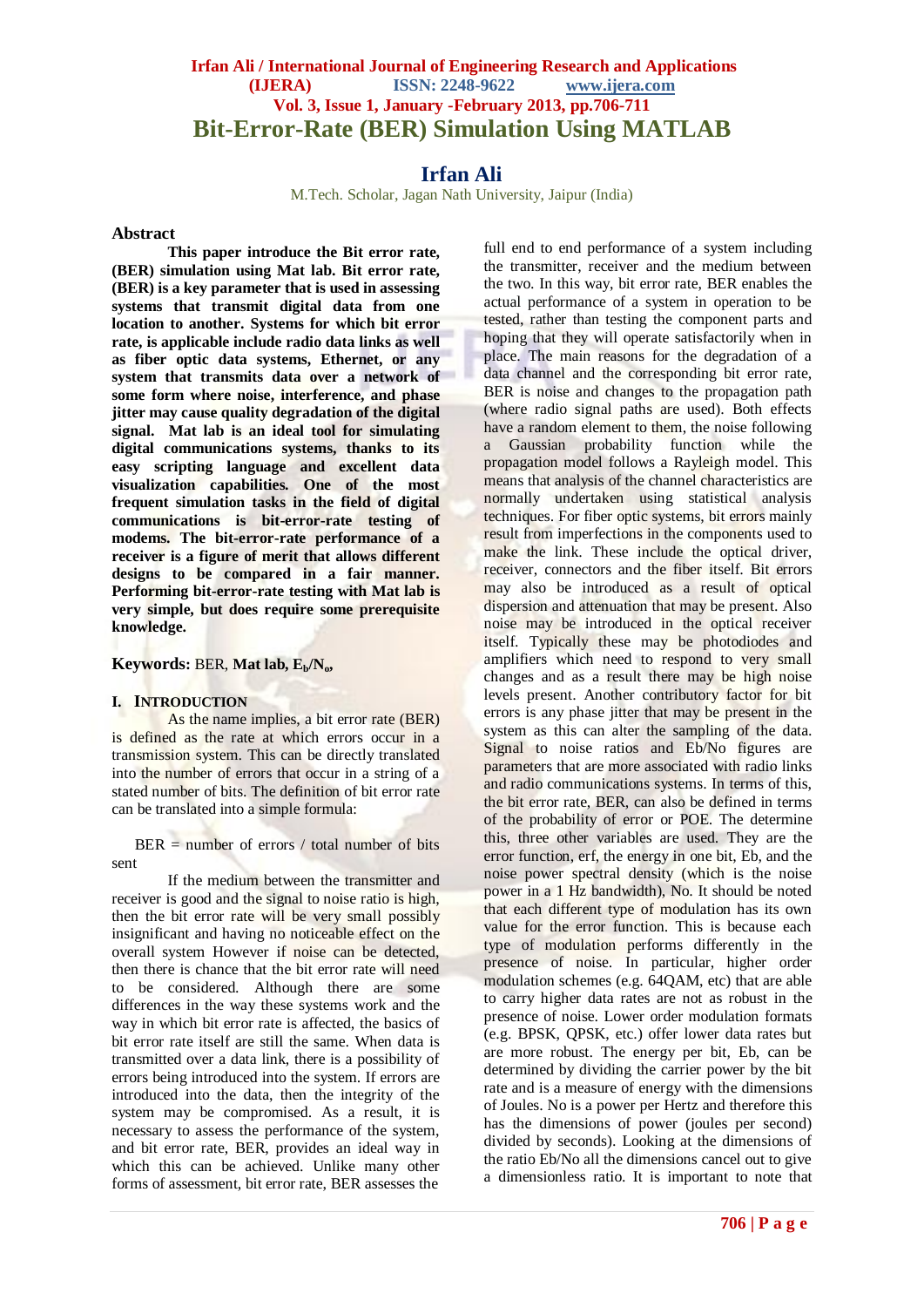## **Irfan Ali / International Journal of Engineering Research and Applications (IJERA) ISSN: 2248-9622 www.ijera.com**

**Vol. 3, Issue 1, January -February 2013, pp.706-711**

POE is proportional to Eb/No and is a form of signal to noise ratio.

#### **II. FACTORS AFFECTING BIT ERROR RATE**

It can be seen from using Eb/No, that the bit error rate, BER can be affected by a number of factors. By manipulating the variables that can be controlled it is possible to optimize a system to provide the performance levels that are required. This is normally undertaken in the design stages of a data transmission system so that the performance parameters can be adjusted at the initial design concept stages. The interference levels present in a system are generally set by external factors and cannot be changed by the system design. However it is possible to set the bandwidth of the system. By

reducing the bandwidth the level of interference can be reduced. However reducing the bandwidth limits the data throughput that can be achieved. It is also possible to increase the power level of the system so that the power per bit is increased. This has to be balanced against factors including the interference levels to other users and the impact of increasing the power output on the size of the power amplifier and overall power consumption and battery life, etc. Lower order modulation schemes can be used, but this is at the expense of data throughput. It is necessary to balance all the available factors to achieve a satisfactory bit error rate. Normally it is not possible to achieve all the requirements and some trade-offs are required. However, even with a bit error rate below what is ideally required, further trade-offs can be made in terms of the levels of error correction that are introduced into the data being transmitted. Although more redundant data has to be sent with higher levels of error correction, this can help mask the effects of any bit errors that occur, thereby improving the overall bit error rate.

#### **III.SIMULATION TOOL**

MATLAB (matrix laboratory) is a calculating environment and fourth-generation programming language. Developed by Math Works, MATLAB allows matrix manipulations, plotting of functions and data, implementation of algorithms, creation of user interfaces, and interfacing with programs written in other languages, including C, C++, Java, and Fortran. Although Matlab is intended primarily for numerical computing, an optional toolbox uses the MuPAD symbolic engine, allowing access to symbolic Computing capabilities. An additional package, Simulink, adds graphical multi-domain simulation and Model-Based Design for dynamic and embedded systems. In 2004, Matlab had around one million users across industry and academia. Matlab users come from various backgrounds of engineering, science, and economics. Matlab is widely used in academic and research institutions as well as industrial enterprises. Matlab is an ideal tool for simulating digital

communications systems, thanks to its easy scripting language and excellent data visualization capabilities. One of the most frequent simulation tasks in the field of digital communications is biterror- rate testing of modems. The bit-error-rate performance of a receiver is a figure of merit that allows different designs to be compared in a fair manner. Performing bit-error-rate testing with Mat lab is very simple, but does require some prerequisite knowledge. In Matlab, we represent continuous-time signals with a sequence of numbers, or samples, which are generally stored in a vector or an array. Before we can performance biterror-rate test, we must precisely understand the meaning of these samples. We must know what aspect of the signal the value of these samples represents. We must also know the time interval between successive samples. For communications simulations, the numeric value of the sample represents the amplitude of the continuous-time signal at a specific instant in time. We assume this amplitude is a measurement of voltage, though it could just as easily be a measurement of current. The time between successive samples is, by definition, *Ts*. This tells us how often the continuous time signal was sampled. Instead of specifying *Ts* , we usually specify the sampling frequency, *fs*, which is the inverse of *Ts*. For convenience, we will always associate a sample value of 1.0 with a voltage of exactly one volt. Furthermore, we will always assume a resistance of exactly one ohm. This allows us to dispense with the notion of resistance altogether. For our simulations, we will represent a continuous time signal as an array of samples, the numeric value of which is in units of volts, referenced to a resistance of one ohm. Usually, the sampling frequency is 8 KHz, but other sampling frequencies are also in common use, so the sampling frequency should always be specified. Suppose we have a signal  $x(n)$ , where *n* is an index of the sample number. We define the instantaneous power of the signal as:

$$
P_{ins} \equiv x^2(n).
$$

In other words, the instantaneous power of a sample is just the value of that sample squared. Since the units of the sample are volts, the units of the power are watts. A far more useful quantity is the average power, which is simply the average of the instantaneous power of every sample in the signal. For signal  $x(n)$ , of *N* samples, we have:

$$
Pave \equiv \frac{1}{N} \sum x^{2(n)}.
$$
 (1)

Note that this is simply the sum of the square of all samples, divided by the number of samples. One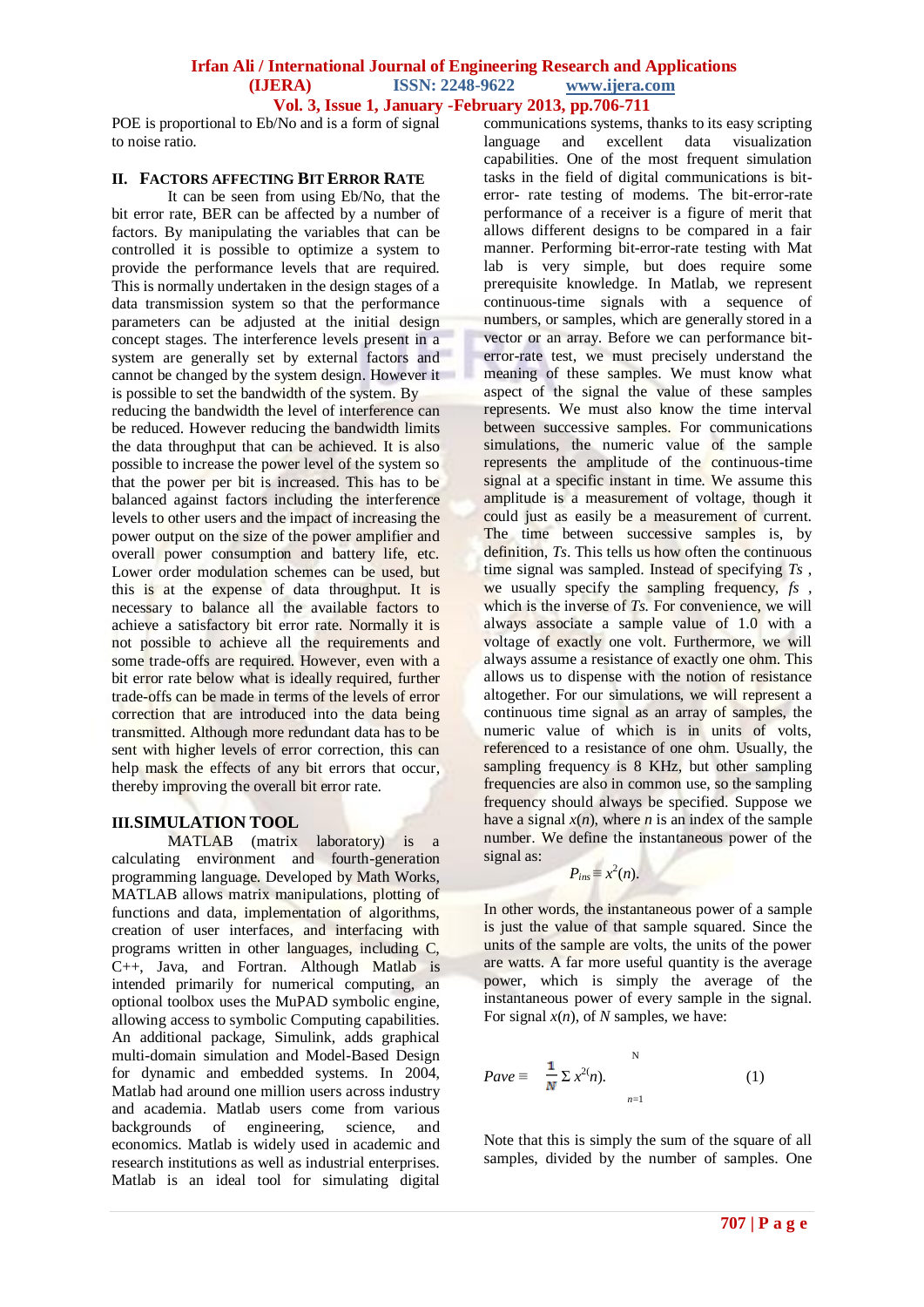# **Irfan Ali / International Journal of Engineering Research and Applications (IJERA) ISSN: 2248-9622 www.ijera.com**

**Vol. 3, Issue 1, January -February 2013, pp.706-711**

way to compute the average power, 'pav', of signal 'x', using Matlab is:

pav=  $sum(x.^2)/length(x)$ .

If our signal has a mean of zero, or in other words, no DC component, we can find the average power of the signal by taking its variance. This works because:

 $\sigma(x) \equiv E[x^2]$  –  $(E[x])^2$ ,

which states: the variance of a signal is the mean of its square, minus the square of its mean. If the mean is zero, the variance is just the mean of the square, exactly the same as the average power. Therefore, if a signal has no DC value, we can compute its average power by finding its variance. We need to be careful using the variance to find the average power of a signal. This technique only works if the mean of the signal is zero. If the mean is not zero, we must use  $(1)$ , which always works, regardless of whether the mean is zero or not. By definition, power is the time derivative of energy; or equivalently, energy is the time integral of power. For sampled signals, integration reduces to a summation. Since energy is the product of power and time, the total energy of a signal must be equal to its average power multiplied by its duration. Furthermore, the duration of a signal is its length in samples, divided by the sampling frequency, in samples per second. Therefore:

$$
E_{tot} = Pave \cdot t
$$
  
=  $\frac{1}{N} \sum_{n=1}^{N} x^{2}(n) \cdot \frac{N}{ts}$ ,  
=  $\frac{1}{fs} \sum_{n=1}^{N} x^{2}(n)$ . (2)

The Matlab command for finding the total energy, "et", of signal  $x'$ , that has sampling rate 'f,', is:

et=  $sum(x.^{2})/ f_s$ .

#### **IV.SIMULATION PROCEDURE**

Bit-error-rate testing requires a transmitter. a receiver, and a channel. We begin by generating a long sequence of random bits, which we provide as input to the transmitter. The transmitter modulates these bits onto some form of digital signalling, which we will send though a simulated channel. Biterror-rate performance is usually depicted on a two dimensional graph. The ordinate is the normalized signal-to-noise ratio (SNR) expressed as *Eb* /*N*0: the energy-per-bit divided by the one-sided power spectral density of the noise, expressed in decibels (dB). The abscissa is the bit-error-rate, a dimensionless quantity, usually expressed in powers of ten. To create a graph of bit-error-rate versus SNR, we plot a series of points. Each of these points requires us to run a simulation at a specific value of

SNR. To obtain the bit-error-rate at a specific SNR, we follow the procedure given below

#### A. **Run Transmitter**

The first step in the simulation is to use the transmitter to create a digitally modulated signal from a sequence of pseudo-random bits. Once we have created this signal,  $x(n)$ , we need to make some measurements of it.

#### B. **Establish SNR**

The signal-to-noise-ratio (SNR),  $E_b$  / $N_0$ , is usually expressed in decibels, but we must convert decibels to an ordinary ratio before we can make further use of the SNR. If we set the SNR to *m* dB, then  $E_b/N_0$ = 10*m*/10. Using Matlab, we find the ratio, 'ebn0', from the SNR in decibels, 'snrdb', as:

ebn0=  $10^{\circ}$ (snrdb/10).

Note that  $E_b/N_0$  is a dimensionless quantity.

#### C. **Determine E<sup>b</sup>**

Energy-per-bit is the total energy of the signal, divided by the number of bits contained in the signal. We can also express energy-per-bit as the average signal power multiplied by the duration of one bit. Either way, the expression for  $E_b$  is:

$$
E_b = \frac{1}{N, \text{bit}} \sum_{n=1}^{N} x^2(n)
$$

where *N* is the total number of samples in the signal, and *fbit* is the bit rate in bits-per-second. Using Matlab, we find the energy-per-bit, 'eb', of our transmitted signal, 'x', that has a bit rate 'fb', as:

$$
eb = sum(x.2)/(length(x)*fb).
$$

Since our signal,  $x(n)$ , is in units of volts, the units of  $E_b$  are Joules.

#### D. **Calculate N<sup>0</sup>**

With the SNR and energy-per-bit now known, we are ready to calculate  $N_0$ , the one-sided power spectral density of the noise. All we have to do is divide  $E_b$  by the SNR, providing we have converted the SNR from decibels to a ratio. Using Matlab, we find the power spectral density of the noise, 'n0', given energy- per-bit 'eb', and SNR 'ebn0', as:

$$
n0 = eb/ebn0.
$$

The power spectral density of the noise has units of Watts per Hertz.

#### E. **Calculate σ<sup>n</sup>**

The one-sided power spectral density of the noise,  $N_0$ , tells us how much noise power is present in a 1.0 Hz bandwidth of the signal. In order to find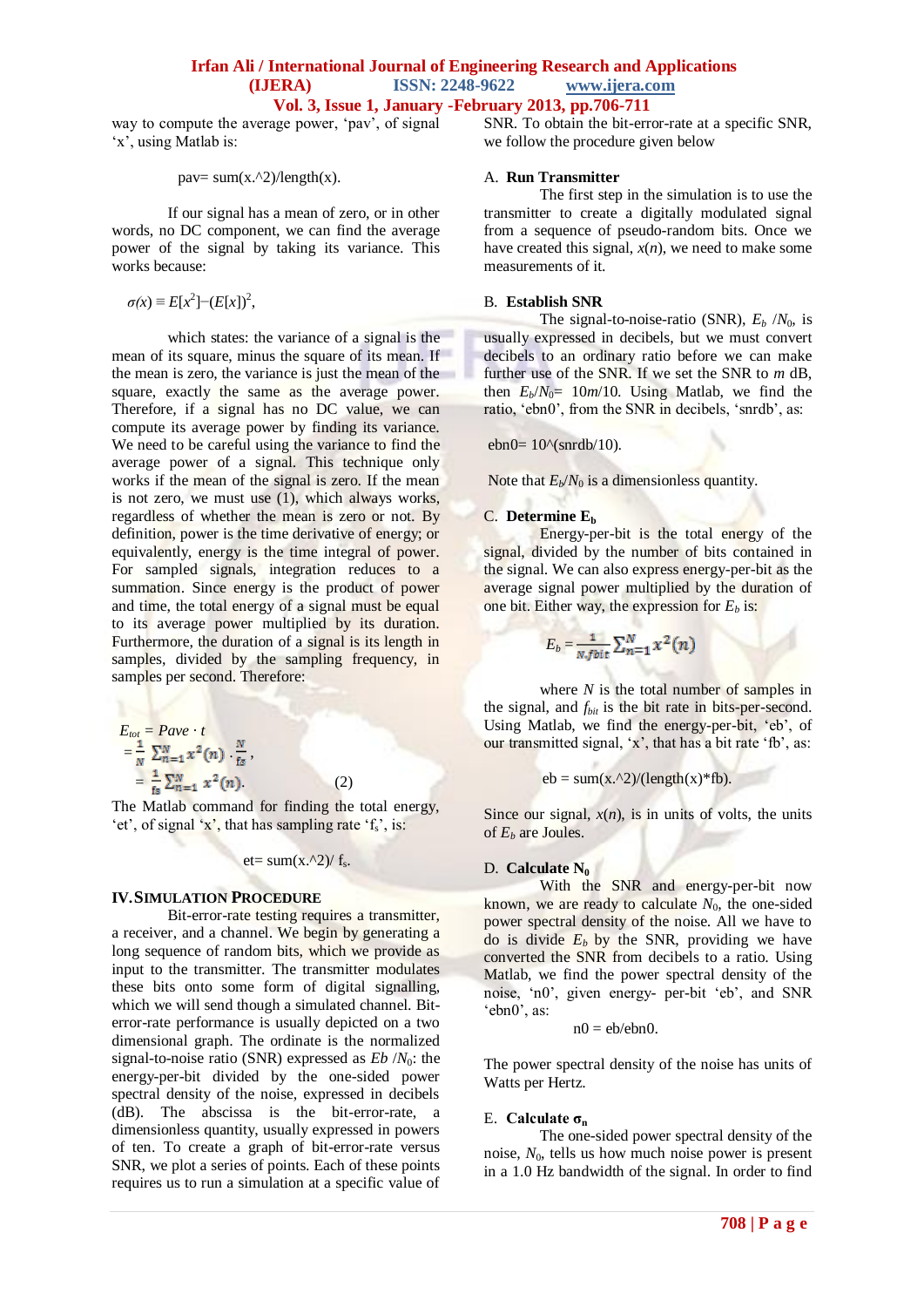#### **Irfan Ali / International Journal of Engineering Research and Applications (IJERA) ISSN: 2248-9622 www.ijera.com Vol. 3, Issue 1, January -February 2013, pp.706-711**

the variance, or average power, of the noise, we must know the noise bandwidth. For a real signal,  $x(n)$ , sampled at *fs* Hz, the noise bandwidth will be half the sampling rate. Therefore, we find the average power of the noise by multiplying the power spectral density of the noise by the noise bandwidth:

$$
\sigma_n = \frac{N0.fs}{2} ,
$$

where  $\sigma_n$  is the noise variance in W, and  $N_0$ is the one-sided power spectral density of the noise inW/Hz. Using Matlab, the average noise power, 'pn', of noise having power spectral density 'n0', and sampling frequency 'fs', is calculated as:

 $pn = n0*fs/2$ .

The average noise power is in units of Watts.

#### F. **Generate Noise**

Although the communications toolbox of Matlab has functions to generate additive white Gaussian noise, we will use one of the standard built-in functions to generate AWGN. Since the noise has a zero mean, its power and its variance are identical. We need to generate a noise vector that is the same length as our signal vector  $x(n)$ , and this noise vector must have variance  $σ<sub>n</sub>$  W. The Matlab function "randn" generates normally distributed random numbers with a mean of zero and a variance of one. We must scale the output so the result has the desired variance, σ*n*. To do this, we simply multiply the output of the 'randn' function by p<sup>3</sup>/*m*. We can generate the noise vector 'n', as:

 $n = sqrt(pn) * randn(1, length(x));$ .

Like the signal vector, the samples of the noise vector have units of volts.

#### G. **Add Noise**

We create a noisy signal by adding the noise vector to the signal vector. If we are running a fixed-point simulation, we will need to scale the resulting sum by the reciprocal of the maximum absolute value, so the sum stays within amplitude limits of  $\pm 1.0$ . Otherwise, we can simply add the signal vector 'x' to the noise vector 'n' to obtain the noisy signal vector "y" as:

 $y = x+n$ ;

#### H. **Run Receiver**

Once we have created a noisy signal vector, we use the receiver to demodulate this signal. The receiver will produce a sequence of demodulated bits, which we must compare to the transmitted bits, in order to determine how many demodulated bits are in error.

### I. **Determine Offset**

Due to filtering and other delay-inducing operations typical of most receivers, there will be an offset between the received bits and the transmitted bits. Before we can compare the two bit sequences to check for errors, we must first determine this offset. One way to do this is by correlating the two sequences, then searching for the correlation peak. Suppose our transmitted bits are stored in vector "tx", and our received bits are stored in vector 'rx'. The received vector should contain more bits than the transmitted vector, since the receiver will produce (meaningless) outputs while the filters are filling and flushing. If the length of the transmitted bit vector is  $lt x$ , and the length of the received vector is *lrx* , the range of possible offsets is between zero and  $\frac{dr}{dx} - \frac{dt}{dx} - \frac{dt}{dx}$  we can find the offset by performing a partial cross-correlation between the two vectors. Using Matlab, we can create a partial cross-correlation, 'cor', from bit vectors 'tx' and 'rx', with the following loop:

> for lag= 1 : length(rx)–length(tx)–1, cor(lag)= tx\*rx(lag : length(tx)−1+lag)′; end.

The resulting vector, 'cor', is a partial cross-correlation of the transmitted and received bits, over the possible range of lags: 0 : *lrx* −*lt x* −1. We need to find the location of the maximum value of "cor", since this will tell us the offset between the bit vectors. Since Matlab numbers array elements as 1 : *N* instead of as 0 :*N*−1, we need to subtract one from the index of the correlation peak. Using Matlab, we find the correct bit offset, 'off', as:

off= find(cor==  $max(cor)$ )−1.

#### J. **Create Error Vector**

Once we know the offset between the transmitted and received bit vectors, we are ready to calculate the bit errors. For bit values of zero and one, a simple difference will reveal bit errors. Wherever there is a bit error, the difference between the bits will be  $\pm 1$ , and wherever there is not a bit error, the difference will be zero. Using Matlab, we calculate the error vector, "err", from the transmitted bit vector, 'tx', and the received bit vector, 'rx', having an offset of 'off', as:

 $err = tx - rx(off+1 : length(tx) + off);$ 

#### K. **Count Bit Errors**

The error vector, 'err' contains non-zero elements in the locations where there were bit errors. We need to tally the number of non-zero elements, since this is the total number of bit errors in this simulation. Using Matlab, we calculate the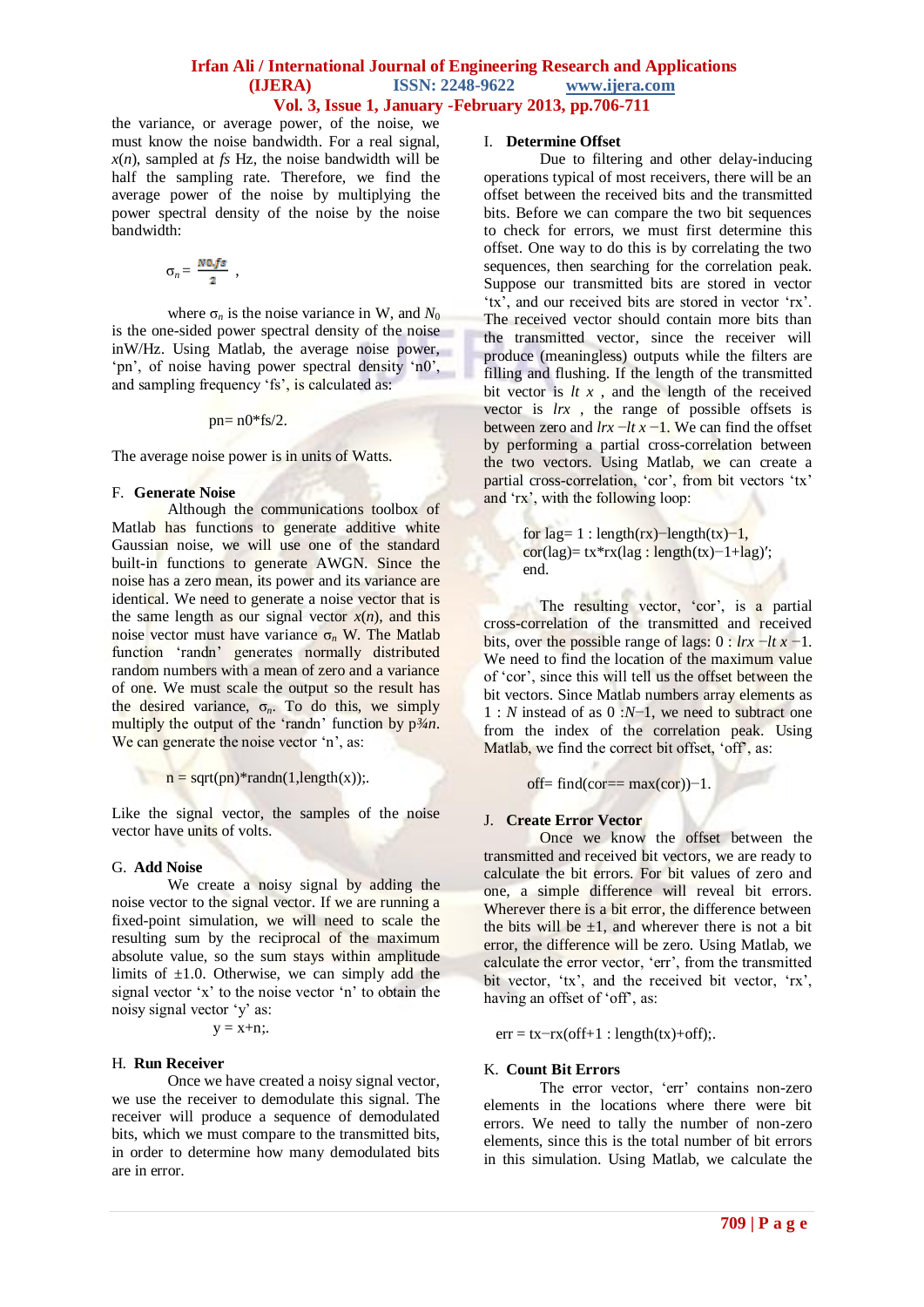#### **Irfan Ali / International Journal of Engineering Research and Applications (IJERA) ISSN: 2248-9622 www.ijera.com Vol. 3, Issue 1, January -February 2013, pp.706-711**

total number of bit errors, "te", from the error vector 'err' as:

 $te = sum(abs(err)).$ 

## L. **Calculate Bit-Error-Rate**

Each time we run a bit-error-rate simulation, we transmit and receive a fixed number of bits. We determine how many of the received bits are in error, then compute the bit-error-rate as the number of bit errors divided by the total number of bits in the transmitted signal. Using Matlab, we compute the bit error-rate, 'ber', as:

 $ber = te/length(tx)$ ,

where 'te' is the total number of bit errors, and 'tx' is the transmitted bit vector.

#### **V. SIMULATION RESULTS**

Performing a bit-error-rate simulation can be a lengthy process. We need to run individual simulations at each SNR of interest. We also need to make sure our results are statistically significant.

#### A. **Statistical Validity**

When the bit-error-rate is high, many bits will be in error. The worst-case bit-error-rate is 50 percent, at which point, the modem is essentially useless. Most communications systems require biterror-rates several orders of magnitude lower than this. Even a bit-error-rate of one percent is considered quite high. We usually want to plot a curve of the bit-error-rate as a function of the SNR, and include enough points to cover a wide range of bit-error-rates. At high SNRs, this can become difficult, since the bit-error-rate becomes very low. For example, a bit-error-rate of 10−6 means only one bit out of every million bits will be in error. If our test signal only contains 1000 bits, we will most likely not see an error at this Bit-error-rate. In order to be statistically significant, each simulation we run must generate some number of errors. If a simulation generates no errors, it does not mean the bit-error-rate is zero; it only means we did not have enough bits in our transmitted signal. As a rule of thumb, we need about 100 (or more) errors in each simulation, in order to have confidence that our biterror-rate is statistically valid. At high SNRs, this can require a test signal containing millions, or even billions of bits.

#### B. **Plotting**

Once we perform enough simulations to obtain valid results at all SNRs of interest, we will plot the results. We begin by creating vectors for both axes. The X-axis vector will contain SNR values, while the Y-axis vector will contain biterror- rates. The Y-axis should be plotted on a logarithmic scale, whereas the X-axis should be plotted on a linear scale. Supposing our SNR values are in vector  $\overline{x}$ , and our corresponding bit-errorrate values are in vector "yy", we use Matlab to plot:

semilogy (xx,yy,′o′).

Fig. 1, 2 and 3 shows example of plot of the results of a bit-error-rate simulation at different  $E_b/N_0$ .



#### **Matlab Code For BER Simulation**

 $N = 10<sup>6</sup>$ % number of bits or symbols rand('state',100); % initializing the rand() function randn('state',200); % initializing the randn() function

% Transmitter

ip = rand $(1,N) > 0.5$ ; % generating 0,1 with equal probability

 $s = 2 * i\mathbf{p} - 1$ ; % BPSK modulation 0 -> -1; 1 -> 1  $n = 1/\sqrt{sqrt(2)*[randn(1,N) + j*randn(1,N)]}$ ; % white gaussian noise, 0dB variance